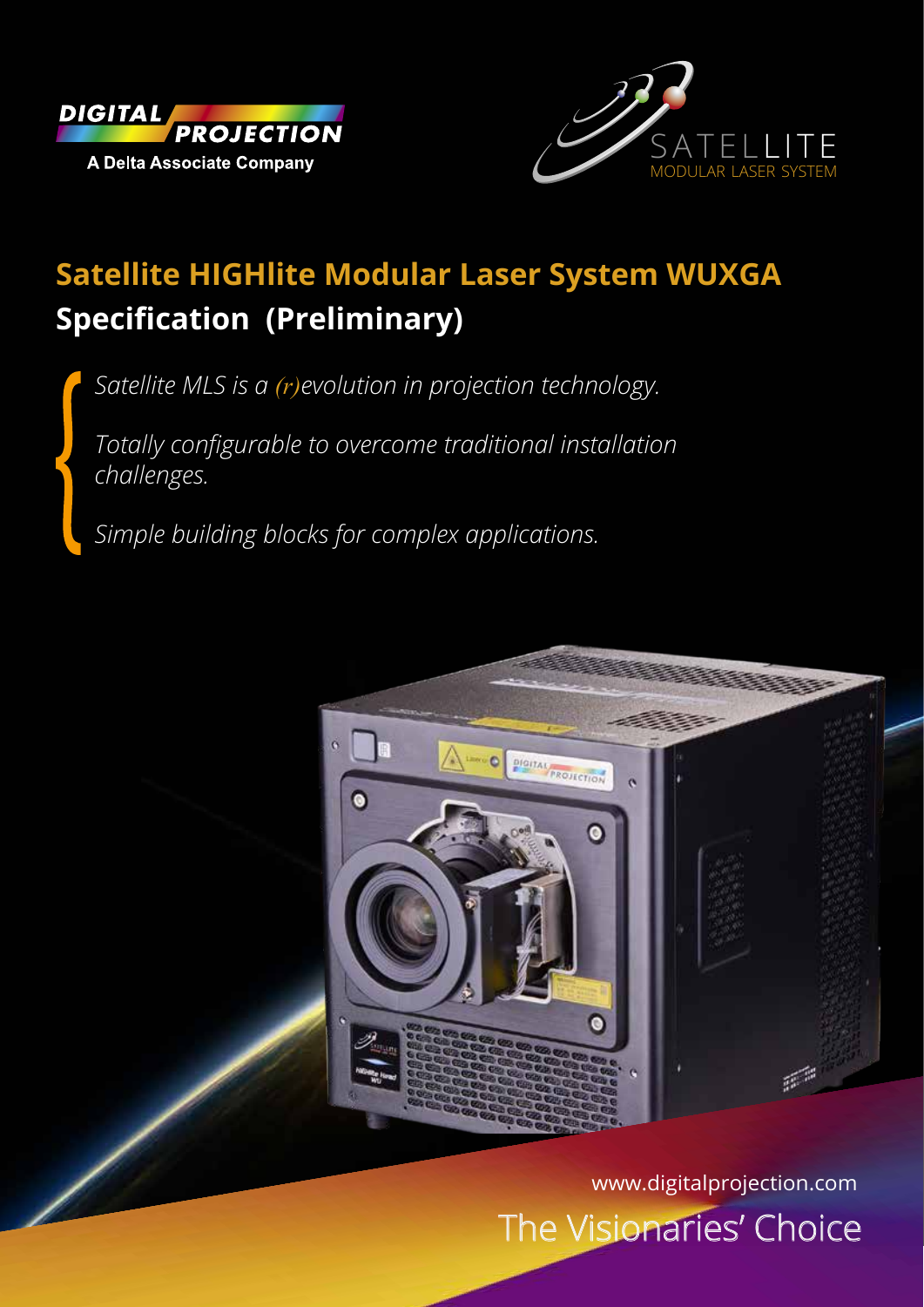# **Satellite HIGHlite MLS WUXGA**

**(Preliminary Specification)**

**10,000 to 20,000 Lumens | Contrast Ratio: 2,000:1**

## **Key Features:**

**Satellite HIGHlite Head Modular Light Source**<br>
Native WUXGA Resolution (1920 x 1200) RGB Modular Light source Native WUXGA Resolution (1920 x 1200) RGB Modular Light source<br>Separate Head - compact, lightweight & low noise Near BT2020 colour space Separate Head - compact, lightweight & low noise<br>Sealed Optics Sealed Optics<br>
Near Maintenance free Sealed Contract in the Rack mountable • Fully Interlocked<br>
Interconnection - Satellite Link Cab

Interconnection - Satellite Link Cable available in various lengths Combine up to 2 Modular Light Sources, or share one source to multiple Heads

## **Key Specifications:**

| 3-chip DLP®                                                                                                                                                                                                                                                                                          |             |                                                                     |                  |            |                  |  |
|------------------------------------------------------------------------------------------------------------------------------------------------------------------------------------------------------------------------------------------------------------------------------------------------------|-------------|---------------------------------------------------------------------|------------------|------------|------------------|--|
| 3 x 0.67" DarkChip™ DMD™                                                                                                                                                                                                                                                                             |             |                                                                     |                  |            |                  |  |
| 1920 x 1200 pixels native. Fast transit pixels for smooth greyscale and improved contrast.                                                                                                                                                                                                           |             |                                                                     |                  |            |                  |  |
| 16:10                                                                                                                                                                                                                                                                                                |             |                                                                     |                  |            |                  |  |
| 87%                                                                                                                                                                                                                                                                                                  |             |                                                                     |                  |            |                  |  |
| Up to 120 fps 1920 x 1200 pixels sequential input via single DisplayPort or HDMI input.<br>Up to 4K-UHD 60Hz compatibility displayed within WUXGA.<br>Smear reduction.                                                                                                                               |             |                                                                     |                  |            |                  |  |
| Up to 10 bits per colour (RGB) processing (depending on source and input type).<br>Degamma table maps input to 16 bit palette (R, G & B) for display.<br>Degamma selection from a list.<br>Individual R, G & B lift and gain.<br>Black and White level adjustment via Brightness & Contrast control. |             |                                                                     |                  |            |                  |  |
| Accurate matching of projectors in tiled or blended applications.<br>User selection and storage of primary and secondary user defined color targets up to 7 points.                                                                                                                                  |             |                                                                     |                  |            |                  |  |
| On-board keypad.<br>Remote control - IR.<br>Network control via RJ45.<br>Single point of system control via Satellite Control Module<br>Tablet and smart phone control via served web page.                                                                                                          |             |                                                                     |                  |            |                  |  |
| <b>Head mounting</b><br>Fixing points on Top/Bottom and sides.<br>Additional front fixing for third party attachments i.e optical blenders.<br><b>MLS Mounting</b><br>19" 3U rack mounting<br><b>SCM Mounting</b>                                                                                    |             |                                                                     |                  |            |                  |  |
| Robust lens mount with memorised position, zoom and focus on selected lenses.<br>Extensive lens shift encompassing all lens capabilities.<br>High quality sharp lenses with wide focal ranges.                                                                                                       |             |                                                                     |                  |            |                  |  |
| Graphics standards up to 3840 x 2160 at 60 fps via DisplayPort or HDMI and 1920 x 1200 at 120fps<br>displayed in WUXGA                                                                                                                                                                               |             |                                                                     |                  |            |                  |  |
| Communication & Control                                                                                                                                                                                                                                                                              |             |                                                                     |                  |            |                  |  |
| DisplayPort 1.2                                                                                                                                                                                                                                                                                      | DisplayPort | 1                                                                   | 5V/2A            | USB Type A | 1                |  |
| <b>HDMI 2.0b</b>                                                                                                                                                                                                                                                                                     | <b>HDMI</b> | 1                                                                   | Ethernet         | R 45       | $\left( \right)$ |  |
| HDBaseT                                                                                                                                                                                                                                                                                              | <b>RJ45</b> | 1                                                                   | Ethernet/Art-Net | Ethercon   | 1                |  |
|                                                                                                                                                                                                                                                                                                      |             |                                                                     | Service          | Mini USB   | 1                |  |
|                                                                                                                                                                                                                                                                                                      |             | PC control application.<br>19" 4U rack mounting<br>Video & Computer |                  |            |                  |  |